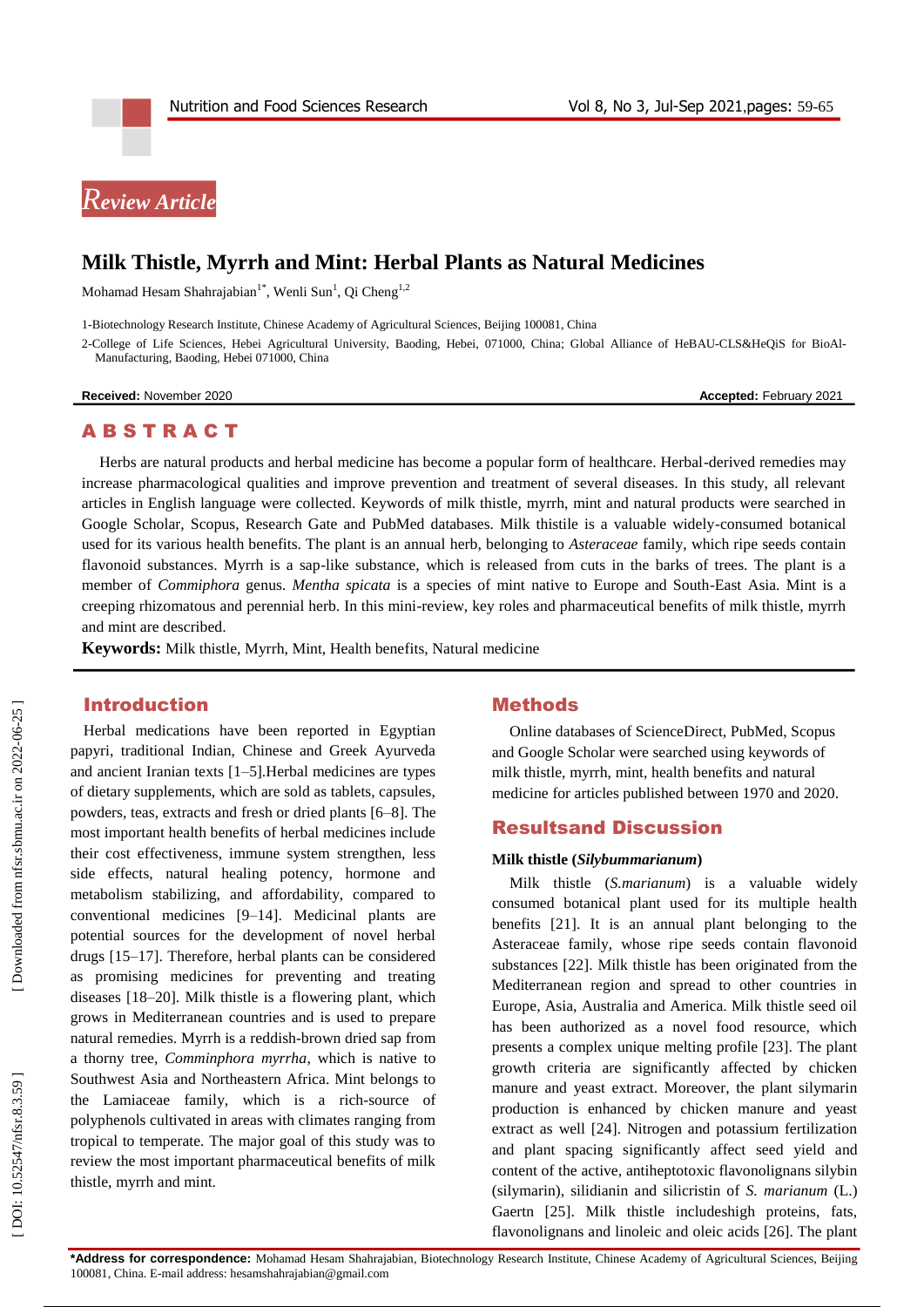primary extract is termed silymarin, a complex mixture thatcontains a number of structurally linked flavonolignans, flavonoids, taxifolinand other constituents. The major flavonolignans present in most extracts includesilybin A, silybin B, isosilybin A and isosilybin B, silydianin, silychristin and isosilychristin [27,28]. The most important therapeutic uses of silymarinincludetheir anti-diabetes, anti-dermatitis, anticancer, anti -Alzheimer, anti -Parkinson and hepatoprot -

ectiveuses [29].Silymarin derived from the milk thistle plant has been used as a natural remedy for diseases of the liver and biliary tract [30 –32], which appears to be safe and well tolerated [33,34]. The seeds are promising natural drugs [35]. Milk thistle botanical supplements were reported to include a wide variety of fungal species. The most important pharmaceutical benefits of milk thistle are shown in Table 1.

| <b>Table 1. Pharmaceutical benefits of milk thistle</b> |
|---------------------------------------------------------|
|---------------------------------------------------------|

| Benefit                   | Mechanism and impact                                                                                                                                                                                                                                                                 | Reference         |
|---------------------------|--------------------------------------------------------------------------------------------------------------------------------------------------------------------------------------------------------------------------------------------------------------------------------------|-------------------|
| Antioxidant activity      | a. Milk thistle syrup has high antioxidant activity.                                                                                                                                                                                                                                 | $[36-42]$         |
|                           | b. The films with milk thistle extract has shown higher<br>antioxidant activities and lower solubility.                                                                                                                                                                              |                   |
|                           | c. The bioactive properties were positively correlated<br>with phenolics/flavonoids content.                                                                                                                                                                                         |                   |
| Anti-cancer               | a. Silymarin and a flavonoid antioxidant isolated from<br>milk thistle have shown the cancer chemopreventive<br>and anti-carcinogenic effects.                                                                                                                                       | $[43-47]$         |
|                           | b. Silymarin has anti-cancer activity in human breast<br>cancer, skin cancer, colon cancer, cervical cancer,<br>prostate cancer, ovarian cancer, bladder cancer and<br>lung cancer cells.                                                                                            |                   |
| Liver protective effects  | a. Milk thistle appears to be relatively safe, with long-<br>term use for its potentially protective effects on the<br>liver.                                                                                                                                                        | $[48-50]$         |
| Anti-diabetic activity    | a. The potent hypoglycaemic and antihyperglycaemic<br>activities of an aqueous extract of milk thistle have also<br>been demonstrated animal models of diabetes.                                                                                                                     | $[51]$            |
| Anti-melanogenesis        | a. Milk thistle has a potent potential to tyrosinase<br>inhibition.                                                                                                                                                                                                                  | $\left[52\right]$ |
| Anti-carncerogenic        | a. The silymarin compounds are anticancerogenic<br>substances.                                                                                                                                                                                                                       | $\left[53\right]$ |
| Hepatoprotective effects  | a. Silibin, a flavinoligand derived from milk thistle, is a<br>dietary supplement reported to exert hepatoprotective.                                                                                                                                                                | $[54-56]$         |
| Antiviral effects         | a. Silymarinflavonolignans had antiviral effects.                                                                                                                                                                                                                                    | $[57-60]$         |
| Anti-inflammatory effects | a. Anti-inflammatory effects of silymarin are related to<br>inhibition of the transcription factor nuclear factor- $\kappa$ B<br>(NF-κB), which regulates and coordinates the<br>expression of various genes involved in inflammation,<br>cell survival, differentiation and growth. |                   |
| Anti-aflatoxin activity   | a. It has beneficial properties of milk thistle on poultry<br>growth performance in experimentally induced<br>aflatoxicosis.                                                                                                                                                         | [61]              |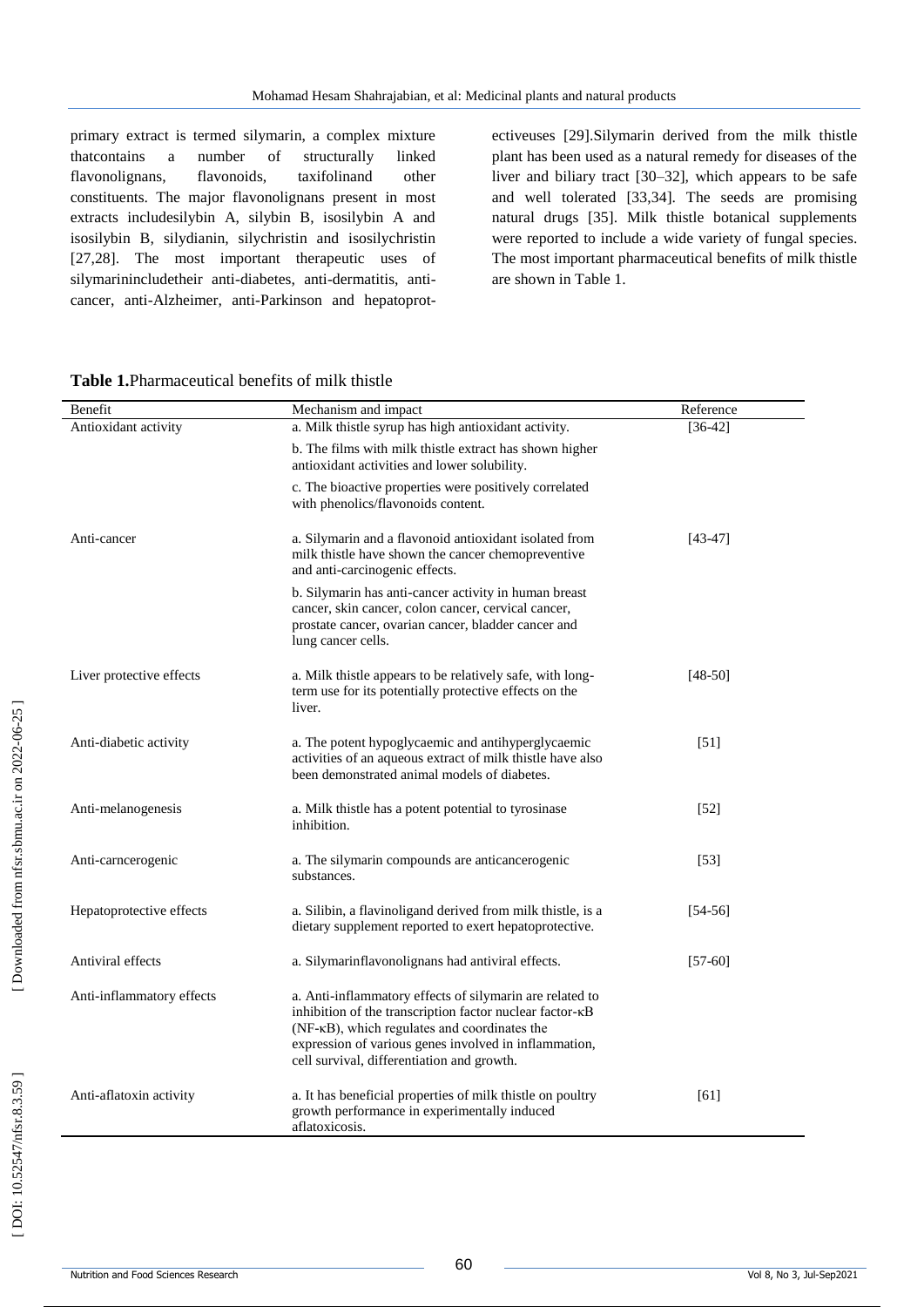## **Myrrh (Commiphora spp.)**

The Genus includes nearly 190 species and is distributed in Southern Arabia (Yemen and Oman), Northeastern Africa (Somalia, Ethiopia and Sudan) and Subcontinent (India and Pakistan) [62,63]. Myrrh is a natural gum or resin extracted from a number of small, thorny tree species of the *Commiphora* genus. It is an herbal product, which has been used since ancient ages for traditional medications and other purposes [64,65]. The most important species of myrrh are *C.africana*, *C.angolensis*, *C.boranensis*, *C. caudate*, *C.erythrae*, *C.gileadensis*, *C.glandulosa*, *C.guidottii*, *C.guillaminii*, *C.habessinica*, *C.harveyi*, *C.holtziana*, *C.humbertii*, *C.kataf*, *C.madagascariensis*, *C.mossambicensis*, *C.myrrha*, *C.schimperi*, *C.simplicifolia*, *C.sphaerocarpa*, *C.stocksiana* and *C.wightii*. Since ancient eras, the plant has been used as a medicine and wound dressing, closely linked to the health and purification of rituals of women. Furthermore, the herbal was first described in Chinese medical literatures. The first use of myrrh was recorded in China during Tang Dynasty [66]. Traditional uses of *C. molmol* for the treatment of pain, inflammation and hyperlipidemia have been recorded [67]. Traditional use of *C. molmol* as a poultice for the treatment of cutaneous fungal infections has also been suggested [68]. Myrrh is an effective anti -microbial agent, which is reported as an excellent external remedy for mouth, throat and skin infections as well as glandular fever and brucellosis [69]. Myrrh essential oil is a promising antibacterial and cytotoxic agent[70]. Myrrh extract can be used alone or in combination with sublethaldoses of certain insecticides to control cotton leaf worms [71]. It shows antimicrobial

**Table 2.**Pharmaceutical benefits of mint

properties on wool and silk fabrics [72]. Furthermore, myrrh essential oil includes potentials to qualify as an alternative of synthetic fungicides, particularly managing post -harvest fungal infections [73]. The oil of *C.kua* has shown moderate antifungal activities against *Cladosporium cucumerinum*[74]. Antibacterial and anti inflammatory activities of myrrh are suggested based on the results from several studies. Moreover, anti inflammatory activity of dual combination of myrrh and chamomile is reported<sup>75</sup>. Myrrh provides novel indications for itch treatment, which cannot be treated with histamine receptor blockers alone<sup>76</sup>. Hard gelatin capsules of myrrh extract are effective as pharmaceutical dosages against schistosomiasis $^{77}$ . Myrrh helps maintain increased levels of white blood cells (WBC) through the healing period<sup>78</sup>. The native myrrh use for severe vulvar edema in ovarian hyperstimulation syndrome may result in substantial improvement [79].

## **Mint (Menthaspicata L.)**

Mint (*Mentha* spp.) includes diverse uses, including pharmaceutical, perfumery, food and confectionery uses [80,81]. The *M.spicata* is a species of mint native to Europe and South -East Asia [82]. The major essential oil of *M.spicata* L. includes piperitenone oxide, carvone, limonene, 1,8-cineole, menthone and isomenthone [83,84]. Kofidis et al. [85] reported that the essential oil from the leaves of *M.spicata* included high contents of linalool. The *M.spicata* can improve lipid profile of blood, meat quality and microbial population in small intestine [86]. The herbal oil can decrease pains in osteoarthritis patients [87]. The most significant pharmaceutical benefits of mint are presented in Table 2.

| Benefit                     | Mechanism and impact                                                                                                                                   | Reference   |
|-----------------------------|--------------------------------------------------------------------------------------------------------------------------------------------------------|-------------|
| Antimicrobial activity      | a. <i>M. spicata</i> essential oil can be considered as a natural source of bioactive phytopchemicals<br>bearing antimocribal activities.              | $[88-92]$   |
|                             | b. The recovered and decanted essential oils of Mentha species demonstrated low to moderate                                                            |             |
|                             | antimicrobial activity against five bacterial strains.                                                                                                 |             |
|                             | c. The oil showed great potential for its antimicrobial activities against <i>Escherichia coli</i> , <i>Candida</i>                                    |             |
|                             | albicans, Candida tropicalis and moderate activities against Staphylococcus aureus.                                                                    |             |
| Anti-bacterial              | a. M. spicata essential oil has antibacterial activities.                                                                                              | $[93-95]$   |
| Antibiotics                 | a. High total antioxidant activity in M. Spicata (79-85%) has proved the possible use of Mentha oils<br>as alternative antibiotics.                    |             |
| Anti-fungal activity        | a. The extract of <i>mentha spicata</i> L. completely inhibited the mycelia growth of the pathogen.                                                    | [96, 97]    |
| Anti-inflammatory           | a. Two monoterpenoid glycosides, spicatoside A and spicatoside B isolated from the whole plant<br>has shown anti-inflammatory and hemostatic activity. | [98, 99]    |
| Antioxidant activity        | a. S-Carvone isolated from <i>Menthaspicata</i> possess high antioxidant activity compared to $\alpha$ -<br>tocopherol.                                | $[100-105]$ |
|                             | The aqueous fraction of M. spicata mediates their antigenotoxic effects by modulation of lipid<br>peroxidation (LPO) and antioxidant enzymes.          |             |
| Anticarcinogenic properties | a. Piperitenone oxide is the first potential medical benefits of anticarcinogenic properties.                                                          | $[106]$     |
| Pesticide                   | a. <i>M. spicata</i> essential oil is recommended as plant based pesticide.                                                                            | $[107]$     |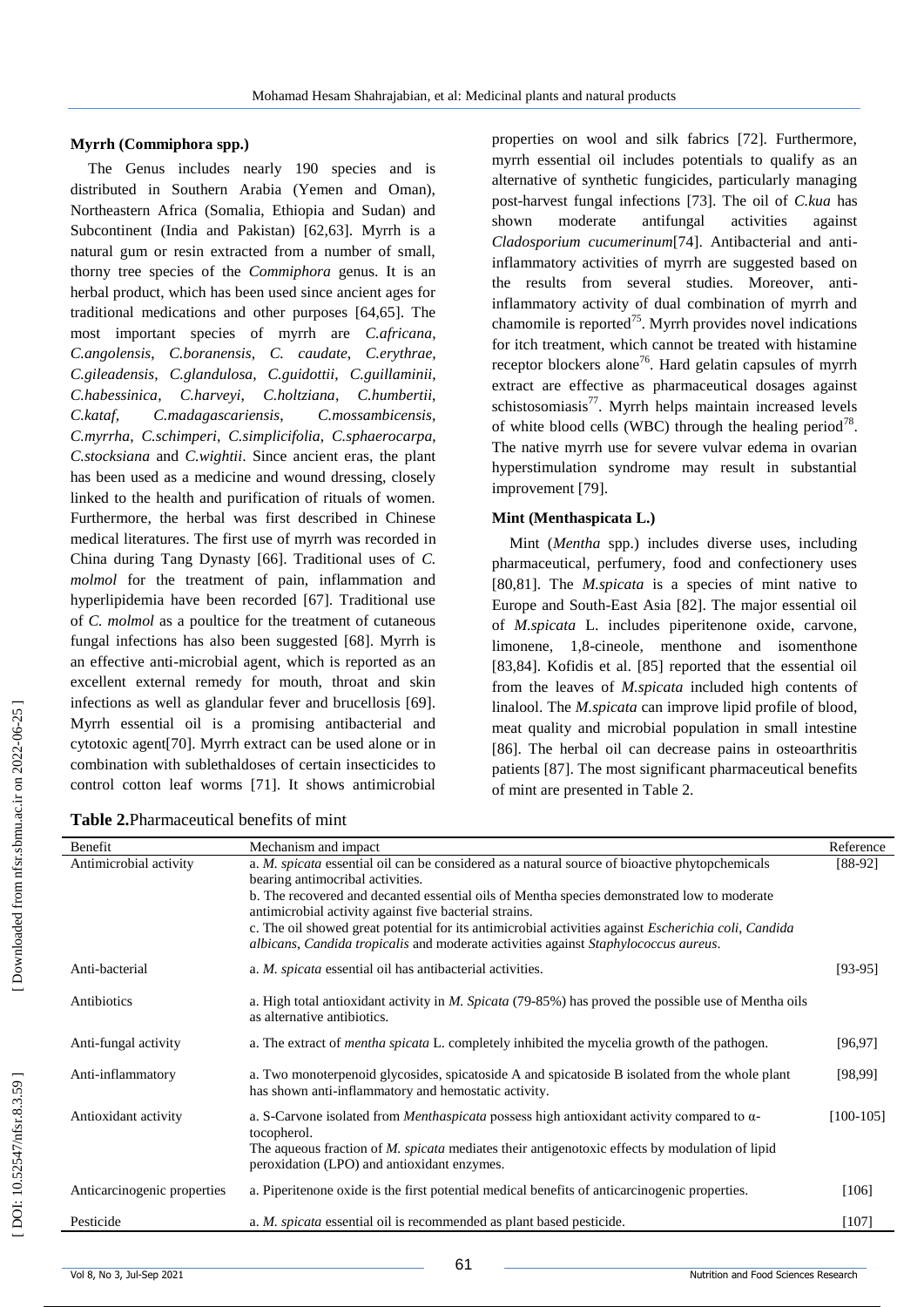#### **Conclusions**

The most health benefits of milk thistle support liver health, promote skin health, decrease cholesterol, support weight loss, decrease insulin resistance, improve allergic asthma symptoms, limit spread of cancers and support bone health. The most significant benefits of myrrh oil include killing harmful bacteria, supporting oral and skin health and healing sores. The plant includes powerful antioxidant characteristics, which fight oxidative damages and kill parasites. Moreover, the herb may help kill or slow the growth of cancer cells. Myrrh compounds may help treat intestinal spasms linked to irritable bowel syndrome (IBS) as well as killing molds. The most important health benefits of mint include its goodness for digestive upsets, high antioxidant contents, memory improvement, popularity in toothpaste flavoring, breath mints and chewing gums, blood sugar decrease properties, stress reduction power, relaxation promotion and joint pain relieve due to arthritis. In conclusion, traditional medicine herbs play important roles in sustainable agriculture and food systems. They also offer significant approaches to prevent diseases.

# Acknowledgement

Not applicable.

## **Authors , Contribution**

All authors contributed equally to searching literatures and writing the manuscript.

# Funding/Support

This study was supported by the National Key R&D Program of China (research grant: 2019YFA0904700)

#### **Availability of data and materials**

Not applicable.

#### **Ethics approval and consent to participate** Not applicable.

**Consent for publication**

The authors consent for the publication of this review.

# Financial disclosure

The authors declare no competing interests.

# References

- 1. Ogbaji PO, Li J, Xue X,Shahrajabian MH, Egrinya EA. Impact of Bio -fertilizer or nutrient solution on Spinach (*Spinaceaeoleraeae*) growth and yield in some province soils of P.R. China. CercetariAgronomice in Moldova. 2018; 51(2): 43 -52.
- 2 . Soleymani A, Shahrajabian MH. Changes in germination and seedling growth of different cultivars of cumin to drought stress. CercetariAgronomice in Moldova. 2018; 51(1): 91 - 100.
- 3. Sun . Sun W, Shahrajabian MH, Cheng Q. Anise (*Pimpinellaanisum* l.), a dominant spice and traditional medicinal herb for both food and medicinal purposes. Cogent Biol. 2019; 5(1673688): 1 -25.
- 4 . Sun W, Shahrajabian MH, Cheng Q. Therapeutic roles of goji berry and ginseng in traditional Chinese. J Nutr Food Secur. 2019; 4(4): 293 -305.
- 5 . Sun W, ShahrajabianMH, Cheng Q. The insight and survey on medicinal properties and nutritive components of shallot. J Med Plant Res. 2019; 13(18): 452 -457.
- 6 . Sun W, Shahrajabian MH, Cheng Q. Pyrethrum and organic and natural pesticide. J Biol Environ Sci. 2020; 14(40): 41 - 44.
- 7 . Sun W, Shahrajabian MH, Khoshkharam M, Shen H, Cheng Q.Cultivation of cotton in China and Iran with considering biological activities and its health benefits. CercetariAgronomice in Moldova. 2020; 1(181): 105 -120.
- 8 . Sun W, Shahrajabian MH, Khoshkharam M, Cheng Q. Adaptation of acupuncture and traditional Chinese herbal medicines models because of climate change. J Stress PhysiolBiochem. 2020; 16(1): 85 -90.
- 9 . Shahrajabian MH, Sun W, Cheng Q. Clinical aspects and health benefits of ginger (*Zingiberofficinale*) in both traditional Chinese medicine and modern industry.ActaAgricScand, Sec B - Soil Plant Sci. 2019. DOI: 10.1080/09064710.2019.1606930
- 10 . Shahrajabian MH, Sun W, Cheng Q. A review of ginseng species in different regions as a multipurpose herb in traditional Chinese medicine, modern herbology and pharmacological science. J Med Plant Res. 2019; 13(10): 213 -226.
- 11 . Shahrajabian MH, Sun W, Cheng Q. DNA methylation as the most important content of epigenetics in traditional Chinese herbal medicine. J Med Plant Res.2019; 13(16): 357 -369.
- 12 . Shahrajabian MH, Sun W, Cheng Q. A review of astragalus species as foodstuffs, dietary supplements, a traditional Chinese medicine and a part of modern pharmaceutical science. ApplEcol Environ Res. 2019; 17(6): 13371 -13382.
- 13 . Shahrajabian MH, Sun W, Zandi P, Cheng Q. A review of chrysanthemum, the eastern queen in traditional Chinese medicine with healing power in modern pharmaceutical sciences. ApplEcolEnviron Res. 2019; 17(6): 13355 -13369.
- 14 . Shahrajabian MH, Sun W, Cheng Q. Tremendous health benefits and clinical aspects of *Smilax china*. African J Pharm Pharmacol. 2019; 13(16): 253 -258.
- 15 . Shahrajabian MH, Sun W, Cheng Q. Traditional herbal medicine for the prevention and treatment of cold and flu in the Autumn of 2020, overlapped with COVID -19.Nat Prod Commun. 2020; 15(8): 1 -10.
- 16 . Shahrajabian MH, Sun W, Cheng Q. Product of natural evolution (SARS, MERS, and SARS-CoV-2); deadly diseases, from SARS to SARS -CoV -2. Human Vaccine Immunother. 2020. DOI: 10.1080/21645515.2020.1797369
- 17 . Shahrajabian MH, Sun W, Cheng Q. Chinese onion and shallot, originated in Asia, medicinal plants for healthy daily recipes. NotSci Biol. 2020; 12(2): 197 -207.
- 18 . Shahrajabian MH, Sun W, Cheng Q. Considering white gold, cotton for its fiber, seed oil, traditional and modern health benefits. J Biol Environ Sci. 2020; 14(40): 25 -39.

Downloaded from nfsr.sbmu.ac.ir on 2022-06-25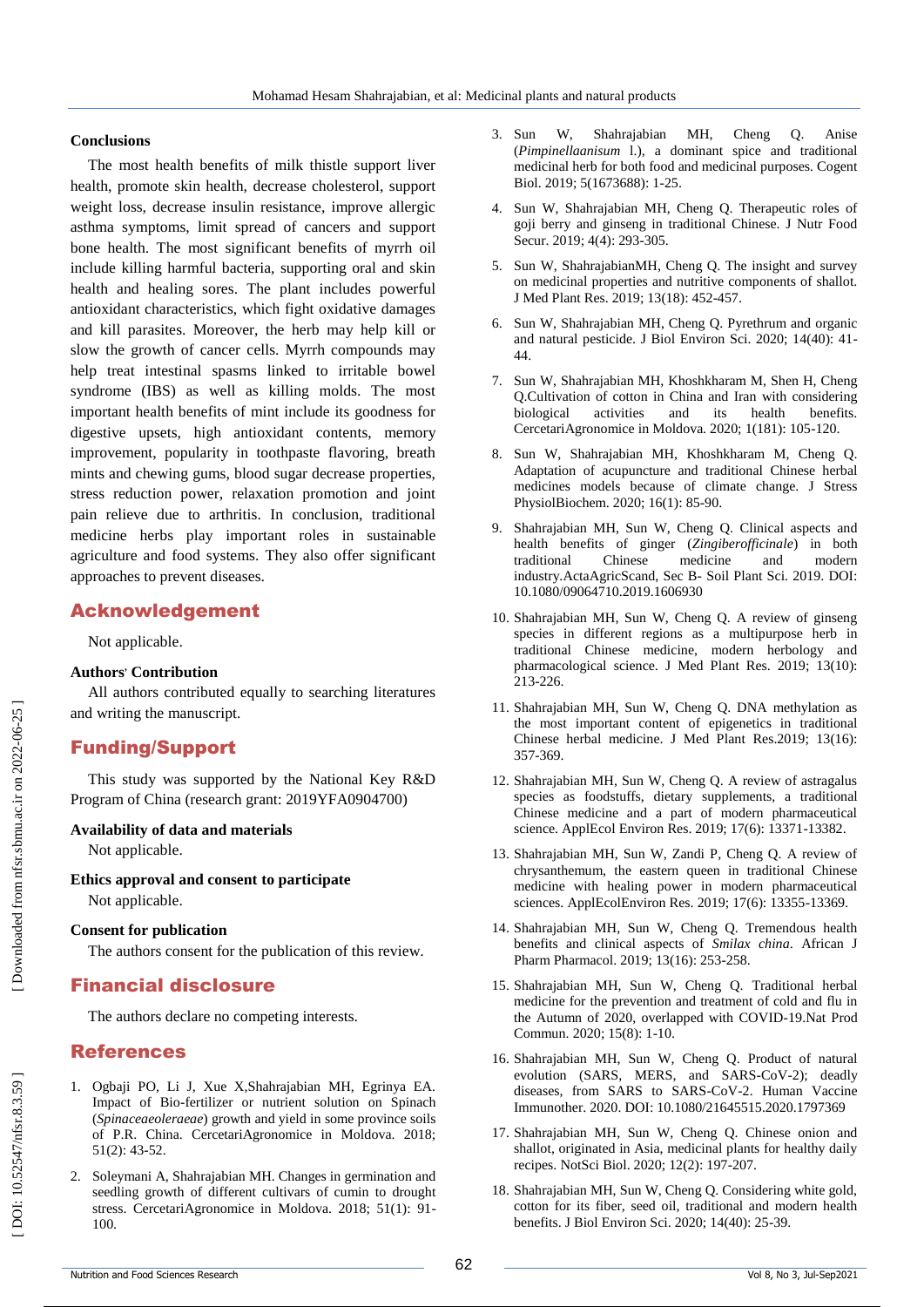- 19 . Shahrajabian MH, Sun W, Shen H, Cheng Q. Chinese herbal medicine for SARS and SARS-CoV-2 treatment and prevention, encouraging using herbal medicine for COVID - 19 outbreak. ActaAgricScand, Sec B - Soil Plant Sci. 2020. DOI: 10.1080/09064710.2020.1763448
- 20 . Shahrajabian MH, Sun W, Cheng Q. Chinese star anise (*Illiciumverum*) and pyrethrum (*Chrysanthemum cinerariifolium*) as natural alternatives for organic farming and health care - A review. Aust J Crop Sci. 2020; 14(03): 517 -523.
- 21 . Hammami H, Saadatian B, Hosseini SAH. Geographical variation in seed germination and biochemical response of milk thistle (*Silybummarianum*) ecotypes exposed to osmotic and salinity stresses. Industrial Crops and Products 2020; 152: 112507.
- 22 . Ghavami N, Ramin AA. Salinity and temperature effects on seed germination of milk thistle. Commun Soil Sci Plant Anal. 2007; 38(19-20): 2681-2691.
- 23 . Zhang Z -S, Wang S, LiuH, Li B -Z, Che L. Constituents and thermal properties of milk thistle seed oils extracted with three methods. LWT. 2020; 126: 109282.
- 24 . Saad -Allah K, Fetouh MI, Elhaak MA. Induction of milk thistle (*Silybummarianum* L. Gaertn) growth and phytochemicals production by natural stimulants. J Appl Res Med Aroma. 2017; 6: 101 -110.
- 25 . Omer EA, Refaat AM, Ahmed SS, Kamel A,Hammouda FM. Effect of spacing and fertilization on the yield and active constituents of milk thistle, *Silybummarianum*. J Herbs Spices Med Plants. 1993; 1(4): 17 -23.
- 26 . Grela ER, Swiatkiewicz M, Florek M,Wojtaszewska I. Impact of milk thistle (*Silybummarianum* L.) seeds in fattener diets on pig performance and carcass traits and fatty acid profile and cholesterol of meat, backfat, and liver. Livest Sci. 2020; 239: 104180.
- 27 . Albassam AA, Frye RF, Markowitz JS. The effect of milk thistle (*Silybummarianum*) and its main flavonolignans on CYP2C8 enzyme activity in human liver microsomes. ChemBiol Interact. 2017; 271: 24 -29.
- 28 . Lee JI, Hsu BH, Wu D, Barrett JS. Separation and characterization of silybin, isosilybin, silydianin and silychristin in milk thistle extract by liquid chromatography electrospray tandem mass spectrometry. J Chromatogr A. 2006; 1116(1 -2): 57 -68.
- 29 . Soleimani V, Delghandi PS, MoallemSA, Karimi G. Safety and toxicity of silymarin, the major constituents of milk thistle extract: An updated review. Phytother Res. 2019; 1 - 12.
- 30 . Flora MDK, Hahn MDM, Rosen MDH, Benner MDK. Milk thistle (*Silybummarianum*) for the therapy of liver disease. Am J Gastroenterol. 1998; 93(2): 139 -143.
- 31 . Jedlinszki N, Kalomista I, Galbacs G, Csupor D.Silybummarianum (milk thistle) products in Wilson 's disease: a treatment of a threat? J Herb Med. 2016; 6(3): 157 -159.
- 32 . Karkanis A, Bilalis D, Efthimiadou A. Cultivation of milk thistle (*Silybummarianum* L. Gaertn), a medicinal weed. Ind Crops Prod. 2011; 34(1): 825 -830.
- 33 . Jacobs BP, Dennehy C, Ramirez G, Sapp J, Lawrence VA. Milk thistle for the treatment of liver disease: A systematic review and meta -analysis. Am J Med. 2002; 113(6): 506 - 515.
- 34 . Ceribasi S, Turk G, Ozcelik M, Dogan G, Ceribasi AO, Mutlu SI, Erisir Z, Guvenc M, Gungoren G, Acisu TC, Akarsu SA, Kaya SO, Sonmez M, Yuce M, Yuce A, Ciftci M, Cambay Z, Bagci E, Azman MA, Simsek UG. Negative effect of feeding with high energy diets on testes and metabolic blood parameters of make Japanese quails, and positive role of milk thistle seed. Theriogenology. 2020; 144: 74 -81.
- 35 . Bhattacharya S. Milk thistle seeds in health. In book: Nuts and seeds in health and disease prevention.2020; 429 -438.
- 36 . Zheng X, Wang X, Lan Y, Shi J, Xue SJ, Liu C. Application of response surface methodology to optimize microwave assisted extraction of silymarin from milk thistle seeds. Sep Purif Technol. 2009; 70(1): 34 -40.
- 37 . Vaknin Y, Hadas R, Schafferman D, Murkhovsky L, Bashan N. The potential of milk thistle (*Silybummarianum* L.), an Israeli native, as a source of edible sprouts rich in antioxidants. Int J Food SciNutr. 2008; 59(4): 339 -346.
- 38 . Pereira C, Calhelha RC, Barros L, Ferreira ICFR. Antioxidant properties, anti -hepatocellular carcinoma activity and hepatotoxicity of artichoke, milk thistle and borututu. Ind Crops Prod. 2013; 49: 61 -65.
- 39 . Pereira C, Calhelha RC, Barros L, Queiroz MJRP, Ferreira ICFR. Synergisms in antioxidant and anti -hepatocellular carcinoma activities of artichoke, milk thistle and borututu syrups. Ind Crops Prod. 2014;52: 709 -713.
- 40 . Ghelejlu SB, Esmaiili M, Almasi H. Characterization of chitosan -nanoclaybionanocomposite active films containing milk thistle extract. Int J BiolMacromol. 2016; 86: 613 -621.
- 41 . Attia YA, Hamed RS, Bovera F, El -Hamid AEHEA, Al Harthi MA, Shahba HA. Semen quality, antioxidant status and reproductive performance of rabbits bucks fed milk thistle seeds and rosemary leaves. AnimReproduct Sci. 2017; 184: 178 -186.
- 42 . Lucini L, Kane D, Pellizzoni M, Ferrari A, Trevisi E, Ruzickova G, Arslan D. Phenolic profile and in vitro antioxidant power of different milk thistle (*Silybummarianum* (L.) Gaertn.) cultivars. Ind Crops Prod. 2016; 83: 11 -16.
- 43 . Bhatia N, Zhao J, Wolf DM, Agrawal R. Inhibition of human carcinoma cell growth and DNA synthesis by silibinin, an active constituent of milk thistle: comparison with silymarin. Cancer Lett. 1999; 147(1-2): 77-84.
- 44 . Singh RP, Agarwal R. Mechanisms and preclinical efficacy of silibinin in preventing skin cancer. Eur J Cancer. 2005; 41: 1969 -1979.
- 45 . Sing RP, Agarwal R. Prostate cancer chemopreventive by silibinin: bench to bedside. MolCarcinog. 2005; 45(6): 436 - 442.
- 46 . Lin A -S, Shibano M, Nakagawa -Goto K, Tokuda H, Itokawa H, Morris -Natschke SL, Lee K -H. Cancer preventive agents. 7. Antitumor effects of seven active flavonolignans from milk thistle (*Silybummarianum*.) on Epstein -Bar virus activation. Pharm Biol. 2007; 54(10): 735 - 738.
- 47 . Mohaghegh F, Solhi H, Kazemifar AM.Silymarin (Milk Thistle) can revoke liver enzyme changes during chemotherapy of breast cancer with Taxanes. EurJ Integr Med. 2015; 7(6): 650-652.

[Downloaded from nfsr.sbmu.ac.ir on 2022-06-25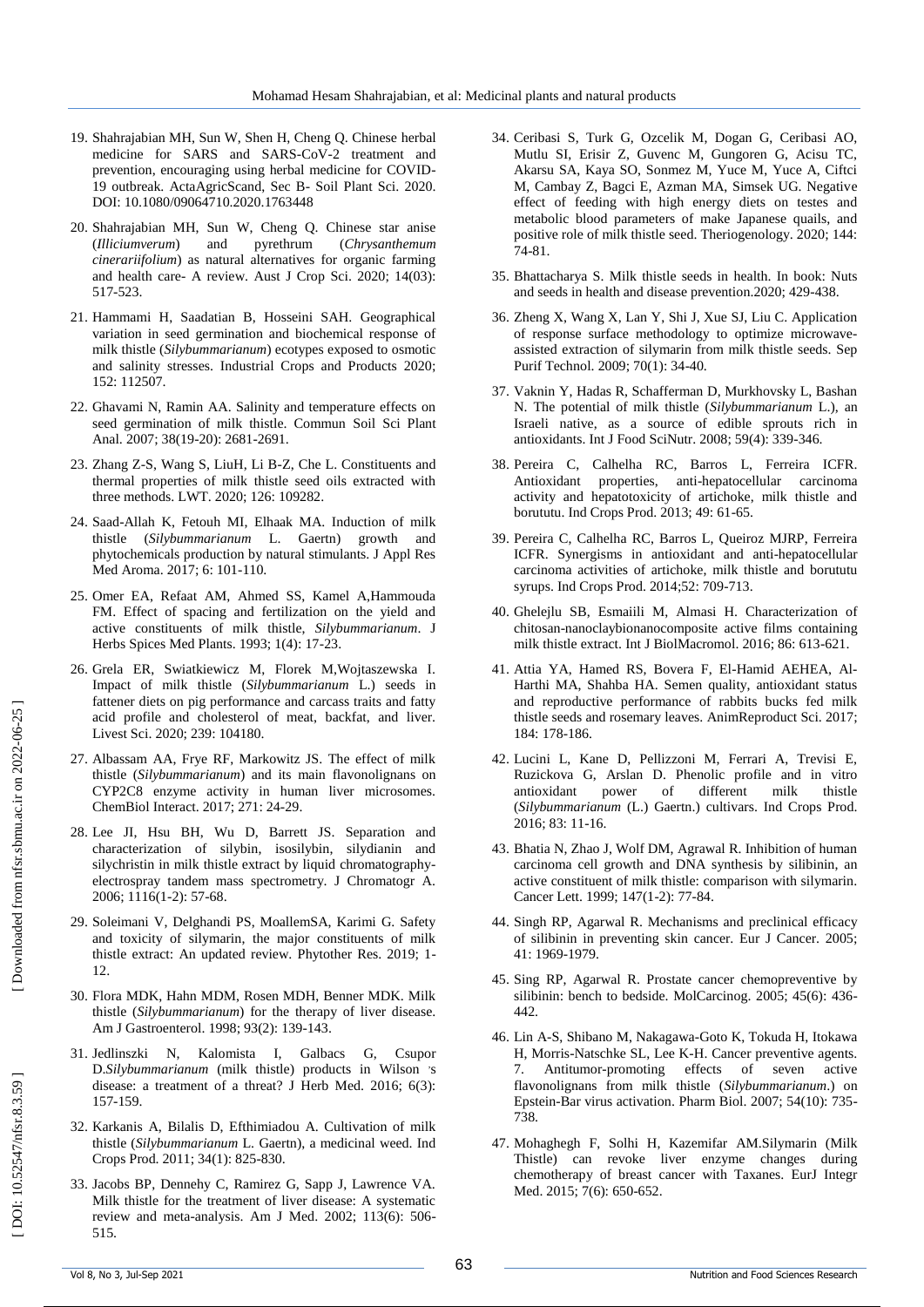- 48 . Abenavoli L, Bellentani S. Milk thistle to treat non -alcoholic fatty liver disease: dream or reality? Expert Rev GastroenterolHepatol. 2013; 7(8): 677 -679.
- 49 . Li ZX, Li M, Huang XS, Liang HM, Li JL, Huang XH. Study on the bacteriostatic effect of cinnamon oil on acne inducing bacteria. Guangdong Pharm Univ. 2018; 34: 719 - 723.
- 50. Boerth J, Strong KM. The clinical utility of milk thistle . Boerth J, Strong KM. The clinical utility of milk thistle (*Silybummarianum*) in cirrhosis of the liwer. J Herb Pharmacother. 2002; 2(2): 11 -17.
- 51 . Maghrani M, Zeggwagh NA, Lemhadri A, El Amraoui M, Michel JB, Eddouks M. Study of the hypoglycaemic activity of Fraxinus excelsior and *Silybummarianum* in an animal model of type 1 diabetes mellitus. J Ethnopharmacol. 2004;91: 309 -316.
- 52 . Kim JY, Kim JY, Jenis J, Li ZP, Ban YJ, Baiseitova A, Park KH.Tyrosinase inhibitory study of flavonolignans from the seeds of *Silybummarianum* (Milk thistle). Bioorg Med Chemi. 2019; 27(12): 2499 -2507.
- 53 . Celik HT, Guru M. Extraction of oil and silybin compounds from milk thistle seeds using supercritical carbon dioxide. J Supercrit Fluids. 2015;100: 105 -109.
- 54 . Jancova P, SillerM, Anzenbacherova E, Kren V, Anzenbacher P, Simanek V. Evidence for differences in regioselective and steroselectiveglucuronidation of silybindiastereomers from milk thistule (*Silybummarianum*) by human UDP -glucuronosyltransderases. Xenobiotica. 2011; 41(9): 743 -751.
- 55 . Brandon -Warner E, Eheim AL, Foureau DM, Walling TL, Schrum LW, McKillop IH.Silibinin (Milk Thistle) potentiates ethanol -dependent hepatocellular carcinoma progression in male mice. Cancer Lett. 2012; 326(1): 88 -95.
- 56 . El -Gazayerly ON, Makhlouf AIA, Soelm AMA, Mohmoud MA. Antioxidant and hepatoproective effects of silymarinphytosomes compared to milk thistle extract in CCl 4 induced hepatotoxicity in rats. J Microencapsul. 2014; 31(1): 23 -30.
- 57 . AlthagafyHS, Graf TN, Sy -Cordero AA, Gufford BT, Paine MF, Wagoner J, Polyak SJ, Croatt MP, Oberlies NH.Semisynthesis, cytotoxicity, antiviral activity, and drug interaction liability of 7 - O -methylated analogues of flavonolignans from milk thistle. Bioorg Med Chemi. 2013; 21(13): 3919 -3926.
- 58 . Bhattacharya S. Milk thistle ( *Silybummarianum* L. Gaert.) seeds in health. In book: Nuts and Seeds in Health and Disease Prevention. 2011; 759 -766.
- 59 . Fanoudi S, Alavi MS, Karimi G, Hosseinzadeh H. Milk thistle (*SilybumMarianum*) as an antidote or a protective agent against natural or chemical toxicities: a review. Drug ChemToxicol. 2020; 43(3): 240 -254.
- 60 . Ramasany K, Agrarwal R.Mutitargeted therapy of cancer by silymarin. Cancer Lett. 2008; 269(2): 352 -362.
- 61 . Alhidary IA, Rehman Z, Khan RU, Tahir M. Anti -aflatoxin activities of milk thistle (*Silybummarianum*) in broiler. Worlds PoultSci J. 2017; 73(3): 559 -566.
- 62 . Shen T, Li GH, Wang X -N, Lou H -X. The genus *Commiphora*: a review of its traditional uses, phytochemistry and pharmacology. J Ethnopharmacol. 2012; 142: 319 -330.
- 63 . Weeks A, Simpson BB. Molecular phylogenetic analysis of *Commiphora* (Burseraceae) yields insight on the evolution

and historical biogeography of an impossible genus. MolPhylogenetEvol. 2007; 42: 62 -79.

- 64 . Alqahtani AS, Noman OM, RehmanMdT, Siddiqui NA, Alajmi MF, Nasr FA, Shahat AA, Alam P. The influence of variations of furanosesquiterpenoids content of commercial samples of myrrh on their biological properties. Saudi Pharm J. 2019;27: 981 -989.
- 65 . Abdul -Hamid M, Gallaly SR. Ameliorative effect of *Pimpinellaanisum* oil on immunohistochemical and ultrastructural changes of cerebellum of albino rats induced by aspartame. UltrastructPathol. 2014; 38(3): 224 -236.
- 66 . Hanus LO, Rezanka T, Dembitsky VM, Moussaieff A. Myrrh - *Commiphora* chemistry. Biomed Papers. 2005; 149(1): 3 -28.
- 67 . Shalaby MA, Hammouda AA -E. Analgesic, anti antiinflammatory and anti-hyperlipidemic activities of *Commiphoramolmol* extract (Myrrh). J IntercultEthnopharmacol. 2014; 3(2): 56 -62.
- 68 . Mahboubi M, Kashani LMT. The anti -dermatophyte activity of *Commiphoramolmol*. Pharma Biol. 2016; 54(4): 720 -725.
- 69 . Abdel -Hay MH, Saleh A, El Ashry ESH, Rashed N, Salama O. Colorimetric determination of crude powdered myrrh, purifided myrrh extract, oily fraction, and its different pharmaceutical dosage forms. Spectrosc Lett. 2002; 35(2): 183 -197.
- 70 . Khalil N, Fikry S, Salama O. Bactericidal activity of myrrh extracts and two dosage forms against standard bacterial strains and multidrug-resistant clinical isolates with GC/MS profiling. AMB Express. 2020;10(21): 1 -10.
- 71 . Shonouda ML, Farrag RM, Salama OM. Efficacy of the botanical extract (myrrh), chemical insecticides and their combinations on the cotton leafworm, *Spodopteralittoralis*boisd (Lepidoptera: Noctuidae). J Environ Sci Health, Part B. 2000; 35(3): 347 -356.
- 72 . Salem AA, Al moudi HA. Application of myrrh extract as an eco -friendly dye and antimicrobial agent on wool and silk fabrics part 2: antimicrobial activity and fastness property. J Nat Fibers. 2020;17(4): 491 -504.
- 73 . Perveen K, Bokhari N, Siddique I, Al -Rashid SA. Antifungal activity of essential oil of *Commiphoramolmol* Oleo gum resin. Journal of Essential Oil Bearing Plants 3(21): 667 -673.
- 74 . Ali NAA, Wurster M, Arnold N, Lindequist U, Wessjohan L (20080 Essential oil composition from Oleogum resin of soqotraen*Commiphorakua*. Rec Nat Prod. 2018; 2(3): 70 -75.
- 75 . Vissiennon C, Hammoud D, Goos K -H, Nieber K, Arnhold J. Synergistic interactions of chamomile flower, myrrh and coffee charcoal in inhibiting pro -inflammatory chemokine release from activated human macrophages. Synergy. 2017; 4: 13 -18.
- 76 . Shin W -Y, Shim D -W, Kim M -K, Sun X, Koppula S, Yu S H, Kim H -B, Kim TJ, Kang T -B, Lee K -H. Protective effects of *Cinnamomum cassia* (Lamaceae) against gout and septic responses via attenuation of inflammasome activation in experimental models. J Ethnopharmacol. 2017; 205: 173 - 177.
- 77 . Hashem FM, Massoud AMA, Melokheya AM, Emad H, El Fattah Badr KA, Dawoud M. Formulation and clinical efficacy of myrrh extract in hard gelatin capsules. JBiol Active Prod Nat. 2013; 3(1): 72 -86.